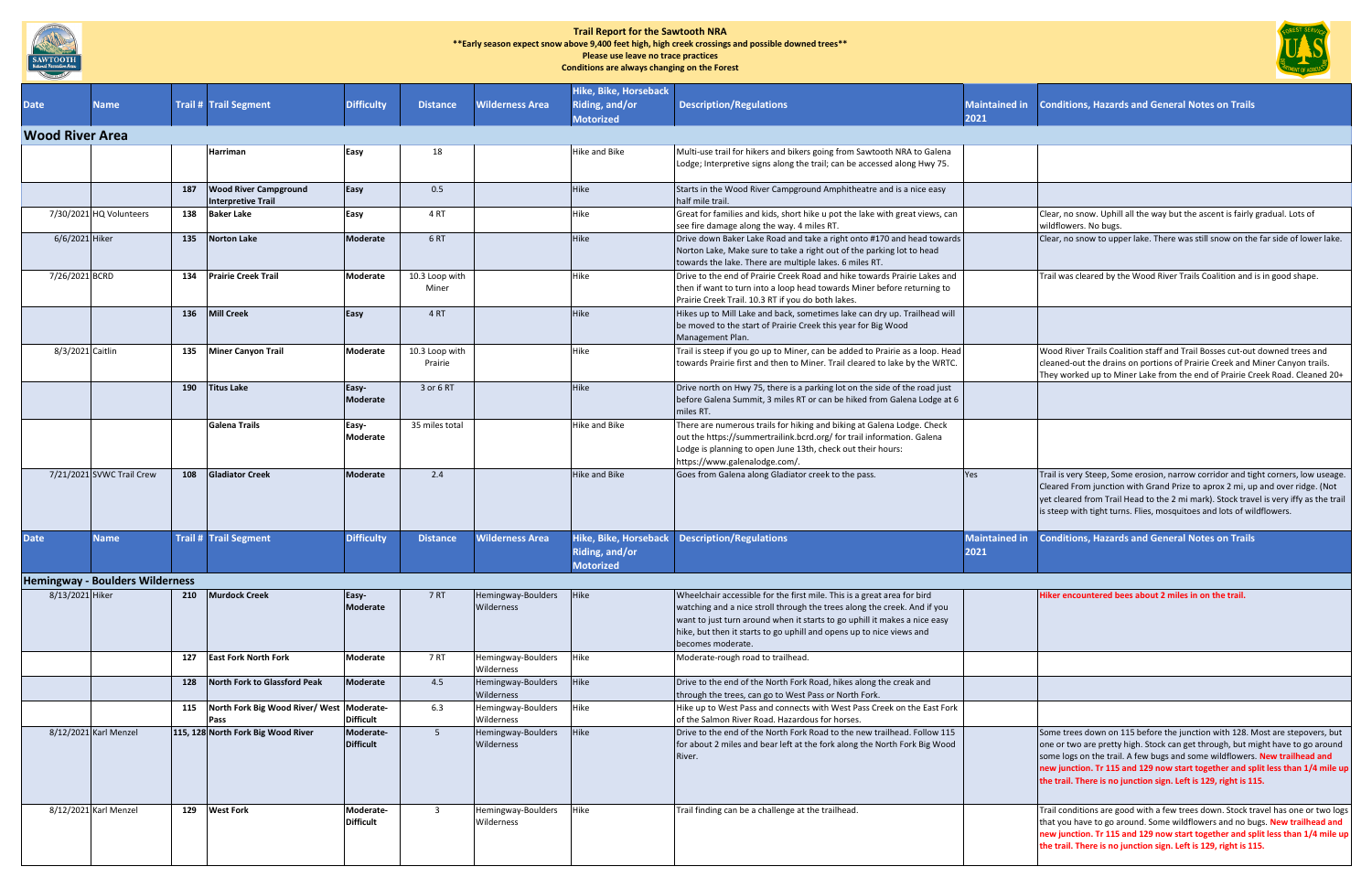|                       |                                                                           | 391 | <b>Amber Gulch</b>                      | <b>Moderate</b>               | 8RT             | Hemingway-Boulders<br>Wilderness | Hike                                                               | Hike up to a meadow and then out to the lake. The trail ends before upper<br>lake. You must navigate off trail to the lakes.                                                                                                                                                                                                                             |                              |
|-----------------------|---------------------------------------------------------------------------|-----|-----------------------------------------|-------------------------------|-----------------|----------------------------------|--------------------------------------------------------------------|----------------------------------------------------------------------------------------------------------------------------------------------------------------------------------------------------------------------------------------------------------------------------------------------------------------------------------------------------------|------------------------------|
| <b>Date</b>           | Name                                                                      |     | <b>Trail # Trail Segment</b>            | <b>Difficulty</b>             | <b>Distance</b> | <b>Wilderness Area</b>           | <b>Hike, Bike, Horseback</b><br>Riding, and/or<br><b>Motorized</b> | <b>Description/Regulations</b>                                                                                                                                                                                                                                                                                                                           | <b>Maintained in</b><br>2021 |
|                       | <b>Ketchum Ranger District</b>                                            |     |                                         |                               |                 |                                  |                                                                    |                                                                                                                                                                                                                                                                                                                                                          |                              |
| 7/27/2021 KRD         |                                                                           | 323 | <b>Harper's Trail</b>                   | Moderate                      | 2.9             |                                  | Bike, hike & equestrian                                            | The trail starts at the Lake Creek Trailhead and connects to the Adam's Rib Yes<br>Trail (#142).                                                                                                                                                                                                                                                         |                              |
| 7/27/2021 KRD         |                                                                           | 142 | <b>Adam's Rib Trail</b>                 | <b>Moderate</b>               | 9.3             |                                  | Bike, hike & equestrian                                            | The trail is easily accessed from the Sunnyside Lane Trail (#316)and<br>continues to the Fox Peak Connector Trail. The trail offers incredible views<br>into the various side drainages making up Adams Gulch. In the other<br>direction the Boulder Mountain chain is often in view.                                                                    | <b>Yes</b>                   |
| 7/27/2021 KRD         |                                                                           | 166 | Hyndman Creek Trail                     | <b>Difficult</b>              | 11.6 RT         |                                  | Bike, hike & equestrian                                            | This popular trail follows an old mining road through aspen groves and<br>wildflower meadows before climbing into the spectacular glaciated basin<br>between Duncan Ridge and Cobb Peak. The scenery only improves as you<br>pass a small lake and climb hanging meadows blanketed with more<br>flowers to the impressive saddle above Wildhorse Canyon. | Yes                          |
| 7/27/2021 KRD         |                                                                           | 139 | <b>Apollo Creek Trail</b>               | <b>Difficult</b>              | 2.7             |                                  | Bike, hike & equestrian                                            | Apollo Creek Trail follows old road winds up the north side of the canyon<br>for 1.3 miles before turning to single track. Near the top, cross the creek<br>and climb an open, sloping ramp to the junction at 8,800 feet.                                                                                                                               |                              |
|                       | 7/23/2021 Wood River Trails<br>Coalition staff and<br><b>Trail Bosses</b> | 156 | <b>Greenhorn Gulch Trail</b>            | <b>Moderate</b>               | 9.1             |                                  | Motorized                                                          | Greenhorn Creek Trail runs from Greenhorn Gulch Road to the Red<br><b>Warrior Trail</b>                                                                                                                                                                                                                                                                  | Yes                          |
|                       | 7/23/2021 Wood River Trails<br>Coalition staff and<br><b>Trail Bosses</b> | 821 | <b>Mahoney Butte Trail</b>              | <b>Moderate</b>               | 6               |                                  | Motorized                                                          | Mahoney Butte Trail loops around the north of Mahoney Butte from the<br>Greenhorn Trail and loops back to the Greenhorn Gulch Trail.                                                                                                                                                                                                                     | <b>Yes</b>                   |
|                       | 7/23/2021 Wood River Trails<br>Coalition staff and<br><b>Trail Bosses</b> | 150 | <b>Middle Fork Warm Springs</b>         | <b>Moderate</b>               | 5               |                                  | Motorized                                                          | Middle Fork Warm Springs Trail runs from the end of Warm Springs Road Yes<br>to the Middle Fork South Fork Trail.                                                                                                                                                                                                                                        |                              |
|                       | 7/23/2021 Wood River Trails<br>Coalition staff and<br><b>Trail Bosses</b> | 325 | <b>Corral Creek</b>                     | <b>Moderate</b>               | 8.2 RT          |                                  | Bike, hike & equestrian                                            | The Corral Creek Trail begins at the Trail Creek Trailhead to Uncle John's<br>Gulch.                                                                                                                                                                                                                                                                     | Yes                          |
| 9/7/2021              |                                                                           | 226 | <b>North Fork Ross Creek</b>            | <b>Difficult</b>              | 6               |                                  | Bike, hike & equestrian                                            | This trail begins from the end of the South Fork Ross Fork Trail, with a<br>mellow hike up the valley. There are some recent burns in the area that<br>can result in a number of down trees                                                                                                                                                              |                              |
| <b>Date</b>           | Name                                                                      |     | <b>Trail # Trail Segment</b>            | <b>Difficulty</b>             | <b>Distance</b> | <b>Wilderness Area</b>           | <b>Hike, Bike, Horseback</b><br>Riding, and/or<br><b>Motorized</b> | <b>Description</b>                                                                                                                                                                                                                                                                                                                                       | <b>Maintained in</b><br>2021 |
|                       | <b>Sawtooth Valley Trails</b>                                             |     |                                         |                               |                 |                                  |                                                                    |                                                                                                                                                                                                                                                                                                                                                          |                              |
|                       | 7/21/2021 SVWC Trail Crew                                                 |     | 402, 112 Grand Prize Trail-Bowery Creek | Moderate-<br>Difficult        | 12.5            |                                  | motorized                                                          | Grand Prize starts at Pole Creek and is motorcycle then turns into<br>motorized to Bowery Creek.                                                                                                                                                                                                                                                         | Yes                          |
|                       | 7/21/2021 SVWC Trail Crew                                                 | 215 | Galena Gulch                            | Moderate-<br><b>Difficult</b> | $5^{\circ}$     |                                  | Hike                                                               | Galena Gulch Trail starts at Grand Prize and goes to the Germania Creek<br>Trail                                                                                                                                                                                                                                                                         | Yes                          |
|                       |                                                                           | 215 | <b>Salmon River Headwaters</b>          |                               | $\overline{2}$  |                                  | Hike, motorized                                                    |                                                                                                                                                                                                                                                                                                                                                          |                              |
|                       |                                                                           | 198 | <b>Lower Muley Creek</b>                |                               | 7.2             |                                  | Single Track Motorized,<br>Hike                                    | Starts at Salmon River Headwaters and connects with West Smokey Creek<br>Trail.                                                                                                                                                                                                                                                                          |                              |
|                       |                                                                           | 063 | Emma Creek                              |                               | 6.4             |                                  | motorized                                                          | Open to all vehicles the first .73 miles and then motorized use.                                                                                                                                                                                                                                                                                         |                              |
|                       |                                                                           | 224 | <b>West Fork Big Smoky Creek</b>        |                               | 9               |                                  | Single Track Motorized                                             | Starts off of Smiley Creek Road can connect with Mule Creek or Emma.                                                                                                                                                                                                                                                                                     |                              |
|                       |                                                                           | 072 | <b>Big Smokey</b>                       |                               | 17.8            |                                  | Motorized                                                          |                                                                                                                                                                                                                                                                                                                                                          |                              |
| 7/6/2021,<br>9/4/2021 | Lydia & Amy &<br>Hayley,                                                  | 096 | Yellow Belly Lake                       | Moderate                      | $\overline{7}$  |                                  | Hike                                                               | Can be hiked from Pettit or from Road #365 or you can use that road to<br>drive to the lake.                                                                                                                                                                                                                                                             |                              |
| 9/7/2021              |                                                                           | 034 | <b>Alturas Lake Creek</b>               |                               |                 |                                  | Motorized                                                          |                                                                                                                                                                                                                                                                                                                                                          |                              |
| 9/7/2021              |                                                                           | 093 | Jake's Gulch                            |                               |                 |                                  | <b>Hike</b>                                                        |                                                                                                                                                                                                                                                                                                                                                          |                              |

| <b>Maintained in</b><br>2021 | <b>Conditions, Hazards and General Notes on Trails</b>                                                                                                                                                                                                                                                                            |
|------------------------------|-----------------------------------------------------------------------------------------------------------------------------------------------------------------------------------------------------------------------------------------------------------------------------------------------------------------------------------|
|                              |                                                                                                                                                                                                                                                                                                                                   |
| Yes                          | Ketchum Ranger District trail crew cut-out downed trees during the week ended<br>7/27/21.                                                                                                                                                                                                                                         |
| Yes                          | Ketchum Ranger District trail crew cut-out downed trees during the week ended<br>7/27/21.                                                                                                                                                                                                                                         |
| Yes                          | Ketchum Ranger District trail crew cut-out trees and performed maintenance on<br>the trail during the week ending 7/27/21.                                                                                                                                                                                                        |
|                              | Ketchum Ranger District trail crew cut-out trees and performed maintenance on<br>the trail during the week ending 7/27/21.                                                                                                                                                                                                        |
| Yes                          | Volunteers from Wood River Trails Coalition staff and Trail Bosses recut portions<br>of the trail during the week.                                                                                                                                                                                                                |
| Yes                          | Volunteers from Wood River Trails Coalition staff and Trail Bosses recut portions<br>of the trail during the week.                                                                                                                                                                                                                |
| Yes                          | Volunteers from Wood River Trails Coalition staff and Trail Bosses recut portions<br>of the trail during the week.                                                                                                                                                                                                                |
| Yes                          | Volunteers from Wood River Trails Coalition staff and Trail Bosses recut portions<br>of the trail during the week.                                                                                                                                                                                                                |
|                              |                                                                                                                                                                                                                                                                                                                                   |
| <b>Maintained in</b><br>2021 | <b>Conditions, Hazards and general Notes</b>                                                                                                                                                                                                                                                                                      |
|                              |                                                                                                                                                                                                                                                                                                                                   |
| Yes                          | In good Shape! Cleared approx 6 mi from trail head to W. Fork of E. Fork trail<br>(i.e. not yet cleared from the Bowery Side/Trail Head to the approx. 6 mi mark).<br>Lots of flies, mosquitoes & wildflowers.                                                                                                                    |
| Yes                          | Clear from junction with Grandprize Trail/South Fork of East Fork for approx. 3<br>mi. of 5mi (Not yet done from Trail Head to aprox 2 mi) will be cleared later in<br>season. Clear for stock. Lots of flies, mosquitoes & wildflowers.                                                                                          |
|                              |                                                                                                                                                                                                                                                                                                                                   |
|                              |                                                                                                                                                                                                                                                                                                                                   |
|                              | Yellowbelly to Toxaway completely clear. Not clear on Alice side for stock. Bugs<br>were excessively bad, especially horseflies. Lots of wildfires. Road clear to lake.<br>Very rough/rocky road, need high clearance. 9/6 Trail conditions all clear, clear<br>to stock. It's yellowjacket season! Fall colors starting to turn. |
|                              |                                                                                                                                                                                                                                                                                                                                   |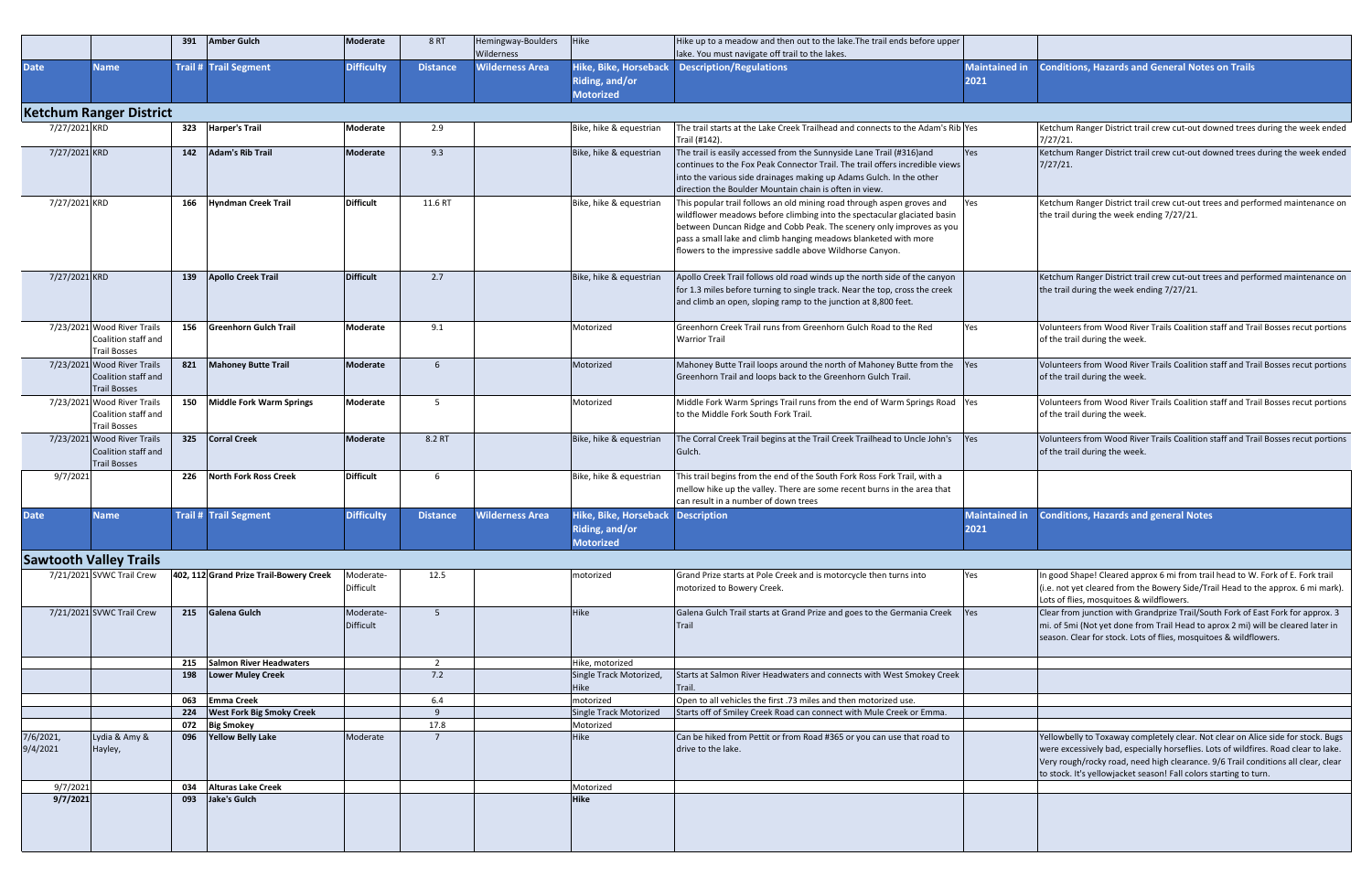|                              | Jake's Gulch Fire Closure. Check here for more information:<br>https://www.fs.usda.gov/Internet/FSE_DOCUMENTS/fseprd954871.pdf and<br>Map: https://www.fs.usda.gov/Internet/FSE_DOCUMENTS/fseprd954880.pdf                                                                                            |
|------------------------------|-------------------------------------------------------------------------------------------------------------------------------------------------------------------------------------------------------------------------------------------------------------------------------------------------------|
|                              |                                                                                                                                                                                                                                                                                                       |
|                              |                                                                                                                                                                                                                                                                                                       |
|                              |                                                                                                                                                                                                                                                                                                       |
| Yes                          | No snow. A new bridge has been installed and is very usable. Stock travel is<br>good.                                                                                                                                                                                                                 |
|                              |                                                                                                                                                                                                                                                                                                       |
| <b>Maintained in</b><br>2021 | <b>Conditions, Hazards and General Notes on Trails</b>                                                                                                                                                                                                                                                |
|                              |                                                                                                                                                                                                                                                                                                       |
|                              | Clear to the end of the trail with some muddy & wet sections. Stock not allowed.<br>Bugs are terrible. Many gorgeous wildflowers!                                                                                                                                                                     |
|                              |                                                                                                                                                                                                                                                                                                       |
|                              | Trail cleared with some pincheons that need repair. Stock - we cross-cut/silkied<br>previous cuts that look like they would clip a pack string. Not too buggy. Lots of<br>fire rings at Twin Lakes.                                                                                                   |
|                              |                                                                                                                                                                                                                                                                                                       |
|                              | The trail is cleared with some rocks on the trail up the pass (most were moved).                                                                                                                                                                                                                      |
|                              | Clear for stock travel. Not many bugs.                                                                                                                                                                                                                                                                |
|                              | Snow patches on way up to Snowyside pass. The pass still has a melting<br>cornice/snow blocking the trail. Lots of snow on upper trail going down to<br>Toxaway then snow patches once you hit the trees. Creek crossings are high, lots<br>of downed trees on section between Toxaway to Petit Lake. |
| Yes                          | 9/6 Trail all clear and all clear for stock. Yellowjackets are out. Fall color time is<br>approaching.                                                                                                                                                                                                |
|                              | High creek crossings, lots of trees down between Yellowbelly and Toxaway Lake.<br>Trail clear up to Edna lake, then snow beyond to Sand Mtn Pass. Clear once you<br>get over the pass down to Toxaway.                                                                                                |
|                              | Lots of snow from Sand mtn pass down to lake.                                                                                                                                                                                                                                                         |
|                              | Trail clear from Alice-Toxaway loop to lake. If going beyond lake over Sand Mtn,<br>lots of snow from lake up to pass, requires over snow navigation.                                                                                                                                                 |
|                              | 9/6 Trail is 98% clear, there are two large trees down (too big for my silky :(),<br>but easy to get around for stock travel between Ardeth and Spangle. Bugs are<br>not bad, but the yellowjackets are bad. Not many wildflowers.                                                                    |
|                              | Lots of trees removed and is 100% clear. Cramer Divide is very rocky & crumbly<br>in parts. Clear for stock. Bugs at the lakes are VERY bad. Wildflowers<br>everywhere.                                                                                                                               |
|                              |                                                                                                                                                                                                                                                                                                       |
|                              |                                                                                                                                                                                                                                                                                                       |

| 9/24/2021                                |                                               | 181              | Johnsons Creek                                                  |                               |                 |                        |                                                             |                                                                                                                                                                                                                                                                   |                       | Jake's Gulch Fire Closure. Check here for more information:<br>https://www.fs.usda.gov/Internet/FSE_DOCUMENTS/fseprd954871.pdf and<br>Map: https://www.fs.usda.gov/Internet/FSE_DOCUMENTS/fseprd954880.pdf                                                                                            |
|------------------------------------------|-----------------------------------------------|------------------|-----------------------------------------------------------------|-------------------------------|-----------------|------------------------|-------------------------------------------------------------|-------------------------------------------------------------------------------------------------------------------------------------------------------------------------------------------------------------------------------------------------------------------|-----------------------|-------------------------------------------------------------------------------------------------------------------------------------------------------------------------------------------------------------------------------------------------------------------------------------------------------|
| 9/7/2021                                 |                                               | 90               | Eureka Gulch                                                    |                               |                 |                        | motorized                                                   |                                                                                                                                                                                                                                                                   |                       |                                                                                                                                                                                                                                                                                                       |
|                                          |                                               |                  |                                                                 |                               |                 |                        |                                                             |                                                                                                                                                                                                                                                                   |                       |                                                                                                                                                                                                                                                                                                       |
|                                          |                                               | 226              | North Fork Ross Creek                                           |                               |                 |                        |                                                             |                                                                                                                                                                                                                                                                   |                       |                                                                                                                                                                                                                                                                                                       |
|                                          |                                               | 106              | <b>Horton Peak</b>                                              | <b>Difficult</b>              | 5RT             |                        | Hike                                                        | Steep hike to an old Fire Lookout.                                                                                                                                                                                                                                |                       |                                                                                                                                                                                                                                                                                                       |
|                                          |                                               | 045              | <b>Grand Mogul</b>                                              | Moderate                      | 7 RT            |                        | Hike. Bike                                                  | Starts at the Sockeye Campground and connects with Redfish Creek-Baron<br>Creek Trail (101) to go all the way around Redfish Lake for a hike or<br>mountain bike ride. Or try just hiking half of the trail and then taking the<br>Boat back across Redfish Lake. |                       |                                                                                                                                                                                                                                                                                                       |
|                                          |                                               | 400              | <b>Redfish Ridge Trail</b>                                      | Moderate                      | 3.2             |                        | Hike                                                        | Goes from Grand Mogul trail to Road #210.                                                                                                                                                                                                                         |                       |                                                                                                                                                                                                                                                                                                       |
|                                          | 7/21/2021 SVWC Trail Crew                     | 186              | <b>Fishook Creek</b>                                            | Easy-<br>Moderate             | 4.4 RT          |                        | Hike                                                        | Great hike for families, easy hike through the trees that ends at an open<br>meadow.                                                                                                                                                                              | Yes                   | No snow. A new bridge has been installed and is very usable. Stock travel is<br>good.                                                                                                                                                                                                                 |
|                                          |                                               | 103              | <b>Boundary Creek</b>                                           | Moderate                      | 2.9             |                        | Motorized                                                   | trail goes from trailhead at end of FS 212 across from Sawtooth Fish<br>Hatchery and connects to Sunny Gulch trail 616                                                                                                                                            |                       |                                                                                                                                                                                                                                                                                                       |
| <b>Date</b>                              | Name                                          |                  | <b>Trail # Trail Segment</b>                                    | <b>Difficulty</b>             | <b>Distance</b> | <b>Wilderness Area</b> | Hike, Bike, Horseback<br>Riding, and/or<br><b>Motorized</b> | <b>Description/Regulations</b>                                                                                                                                                                                                                                    | Maintained in<br>2021 | <b>Conditions, Hazards and General Notes on Trails</b>                                                                                                                                                                                                                                                |
|                                          | <b>Sawtooth Wilderness Trails - East Side</b> |                  |                                                                 |                               |                 |                        |                                                             |                                                                                                                                                                                                                                                                   |                       |                                                                                                                                                                                                                                                                                                       |
| 7/23/21-7/24/21, Amy & Lydia<br>9/7/2021 |                                               | 094              | <b>Alpine Creek</b>                                             | Moderate                      | $\mathbf{3}$    | Sawtooth Wilderness    | <b>H</b> Ike                                                | Trail starts at Alturas Lake Creek TH at the end of Road #205 and enters<br>into the Sawtooth Wilderness, non-motorized, no horses, and in a no<br>campfire area.                                                                                                 |                       | Clear to the end of the trail with some muddy & wet sections. Stock not allowed.<br>Bugs are terrible. Many gorgeous wildflowers!                                                                                                                                                                     |
| 9/7/2021                                 |                                               | 191              | <b>Cabin Creek Trail</b>                                        | Moderate                      | 3.6             | Sawtooth Wilderness    | <b>Hike</b>                                                 | Drive down road 207 and stay left to the Trailhead, crosses wilderness<br>boundary at milepost 4 so non-motorized and no campfires at the Cabin<br>Creek Lakes.                                                                                                   |                       |                                                                                                                                                                                                                                                                                                       |
|                                          | 8/16/2021 Caitlin Frawley &<br>Lydia Brown    | 095              | Pettit Lake (Tin Cup) to Alice Lake   Moderate<br>to Twin Lakes |                               | $\overline{7}$  | Sawtooth Wilderness    | Hike, backpacking Loop                                      | This is the start of the popular Pettit-Toxaway backpacking loop.                                                                                                                                                                                                 |                       | Trail cleared with some pincheons that need repair. Stock - we cross-cut/silkied<br>previous cuts that look like they would clip a pack string. Not too buggy. Lots of<br>fire rings at Twin Lakes.                                                                                                   |
|                                          |                                               | 041              | <b>Pettit Lake Cutoff</b>                                       | Moderate                      | 1.6             | Sawtooth Wilderness    | loop                                                        | Hike, part of backpacking   This trail starts at the Tin Cup TH and heads over the moraine towards the<br>Yellowbelly Lake and then meets up with the trail out to Toxaway Lake.                                                                                  |                       |                                                                                                                                                                                                                                                                                                       |
|                                          |                                               | 092              | <b>Alice-Redfish Lake</b>                                       | Moderate-<br>Difficult        | 22              | Sawtooth Wilderness    | Hike, backpacking Loop                                      | This through hike starts at Pettit Lake and goes to Toxaway and then<br>heads towards Redfish Lake instead of returning back to Petit.                                                                                                                            |                       |                                                                                                                                                                                                                                                                                                       |
|                                          | 8/18/2021 Caitlin Frawley &<br>Lydia Brown    | 092              | Alice Lake to Toxaway Lake                                      |                               | 4.1             | Sawtooth Wilderness    | Hike, part of backpacking<br>loop                           | This trail is part of a popular backpacking loop. The trail heads from Alice<br>Lake to Toxaway Lake                                                                                                                                                              |                       | The trail is cleared with some rocks on the trail up the pass (most were moved).<br>Clear for stock travel. Not many bugs.                                                                                                                                                                            |
| 6/13/2021 Hiker                          |                                               | 095,<br>092, 096 | Alice - Toxaway Loop                                            | Moderate-<br>Difficult        | 18              | Sawtooth Wilderness    | Hike, backpacking Loop                                      | Popular backpacking loop goes from Pettit-Alice Lake-Twin Lakes and<br>Toxaway, and then returns to Pettit Lake. Need a Wilderness Permits for<br>groups of 8-12, maximum is 12 people in a group. No Campfires in the<br>area.                                   |                       | Snow patches on way up to Snowyside pass. The pass still has a melting<br>cornice/snow blocking the trail. Lots of snow on upper trail going down to<br>Toxaway then snow patches once you hit the trees. Creek crossings are high, lots<br>of downed trees on section between Toxaway to Petit Lake. |
|                                          | 9/5/2021 Amy & Lydia                          |                  | 092, 452 Toxaway - Edna Lake                                    | Moderate-<br><b>Difficult</b> | 3.5             | Sawtooth Wilderness    | loop                                                        | Hike, part of backpacking Need a Wilderness Permits for groups of 8-12, maximum is 12 people in a Yes<br>group. No Campfires in the area.                                                                                                                         |                       | 9/6 Trail all clear and all clear for stock. Yellowjackets are out. Fall color time is<br>approaching.                                                                                                                                                                                                |
|                                          | 6/13/2021 Lydia & Amy                         |                  | 092, 040 Toxaway-Sand Mountain Pass                             | Moderate-<br>Difficult        | 3.7             | Sawtooth Wilderness    | Hike, backpacking Loop                                      |                                                                                                                                                                                                                                                                   |                       | High creek crossings, lots of trees down between Yellowbelly and Toxaway Lake.<br>Trail clear up to Edna lake, then snow beyond to Sand Mtn Pass. Clear once you<br>get over the pass down to Toxaway.                                                                                                |
| 6/12/2021 Hiker                          |                                               | 040              | <b>Edith Lake</b>                                               | Moderate                      | 2.5             | Sawtooth Wilderness    | Hike                                                        | This is a lake that can be added onto the Petite Toxaway Loop or passed<br>on the way to Hell Roaring Lake from Toxaway.                                                                                                                                          |                       | Lots of snow from Sand mtn pass down to lake.                                                                                                                                                                                                                                                         |
| 6/12/2021 Hiker                          |                                               | 452              | <b>Edna Lake</b>                                                | Moderate-<br>Difficult        | 2.1             | Sawtooth Wilderness    | Hike, backpacking Loop                                      | This lake can also be added onto the Petite Toxaway loop.                                                                                                                                                                                                         |                       | Trail clear from Alice-Toxaway loop to lake. If going beyond lake over Sand Mtn,<br>lots of snow from lake up to pass, requires over snow navigation.                                                                                                                                                 |
| 9/5/2021 Amy                             |                                               |                  | 482-463 Edna Lake to Spangle Lake                               |                               |                 | Sawtooth Wilderness    | Hike, backpacking Loop                                      |                                                                                                                                                                                                                                                                   |                       | [9/6 Trail is 98% clear, there are two large trees down (too big for my silky :(),<br>but easy to get around for stock travel between Ardeth and Spangle. Bugs are<br>not bad, but the yellowjackets are bad. Not many wildflowers.                                                                   |
|                                          | 7/6/2021 Lydia & Amy                          |                  | 452, 154 Edna Lake - Hidden Lake - Cramer<br>Lakes              | Moderate-<br>Difficult        | 5.6             | Sawtooth Wilderness    | Hike, backpacking Loop                                      | Can be accessed from Redfish Creek Trail (101) or off the Alice-Toxaway<br>Loop                                                                                                                                                                                   |                       | Lots of trees removed and is 100% clear. Cramer Divide is very rocky & crumbly<br>in parts. Clear for stock. Bugs at the lakes are VERY bad. Wildflowers<br>everywhere.                                                                                                                               |
|                                          | 7/7/2021 Lydia & Amy                          |                  | 154, 101 Cramer Lakes to Alpine Lake                            | Moderate-<br>Difficult        | 7.1             | Sawtooth Wilderness    | Hike, backpacking Loop                                      | Alpine was trick to get to but now completely clear. Clear to stock. Bugs<br>not too bad with a breeze but hikers reported terrible mosquitoes. Not<br>many wildflowers.                                                                                          |                       |                                                                                                                                                                                                                                                                                                       |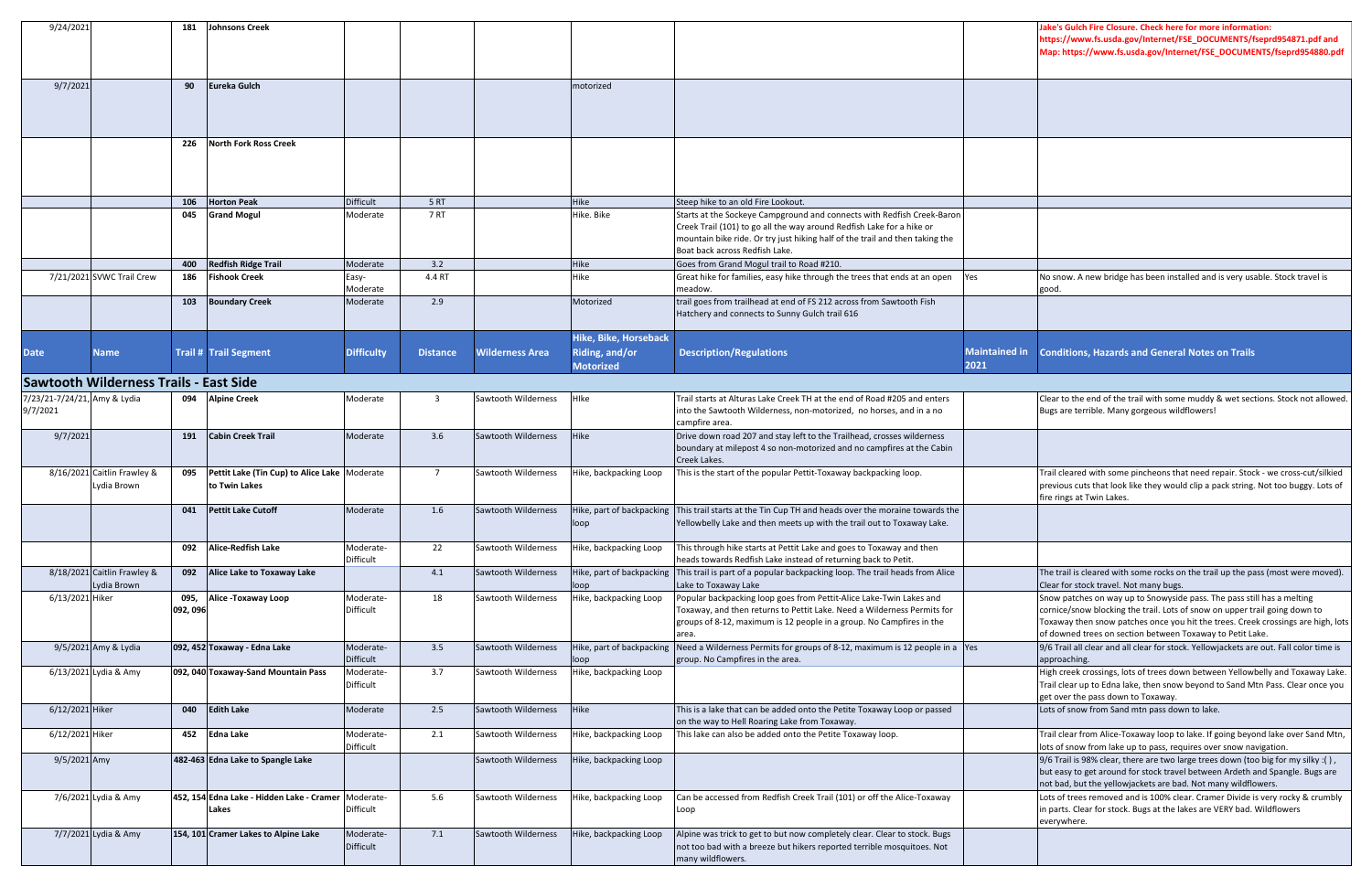|                         |                                                                                | 482                      | <b>Ardeth Lake Trail</b>               | Moderate-<br>Difficult              | 2.7                     | Sawtooth Wilderness    | Hike, backpacking Loop                                             | From Edna, Ardeth Lake can also be added as another smaller loop from<br>Alice Toxaway or even over from Redfish Lake Creek                                                                            |                              |                                                                                                                                                                                                                                                                                                                                                                                                                                                                                                                                                                                                                                                                                                                    |
|-------------------------|--------------------------------------------------------------------------------|--------------------------|----------------------------------------|-------------------------------------|-------------------------|------------------------|--------------------------------------------------------------------|--------------------------------------------------------------------------------------------------------------------------------------------------------------------------------------------------------|------------------------------|--------------------------------------------------------------------------------------------------------------------------------------------------------------------------------------------------------------------------------------------------------------------------------------------------------------------------------------------------------------------------------------------------------------------------------------------------------------------------------------------------------------------------------------------------------------------------------------------------------------------------------------------------------------------------------------------------------------------|
| 6/30/2021               |                                                                                | 097                      | <b>Hell Roaring Lake</b>               | Easy-<br>Moderate                   | 9.4 RT                  | Sawtooth Wilderness    | Hike, backpacking Loop                                             | The lower TH is 9.4 miles and upper is 6 miles, but have to drive #315 a<br>rough road to TH. Great beginning backpacking loop for families. Road is<br>high clearance vehicles ONLY.                  |                              | Trail is now clear. Sawed trees across the trail. Passable to stock. Not many bugs.                                                                                                                                                                                                                                                                                                                                                                                                                                                                                                                                                                                                                                |
|                         |                                                                                | 041,<br>096,<br>040, 092 | mogene Lake                            | <b>Difficult</b>                    | 8.8                     | Sawtooth Wilderness    | Hiking, backpacking                                                | Pettit Lake Cutoff Trail from Tin Cup TH to Yellowbelly Trail to TR 040 to TR<br>092. Trail is to an alpine lake in the Sawtooth Wilderness.                                                           |                              |                                                                                                                                                                                                                                                                                                                                                                                                                                                                                                                                                                                                                                                                                                                    |
|                         | 8/20/2021 Caitlin Frawley &<br>Lydia Brown                                     | 092                      | mogene Lake to Hell Roaring<br>Lake    | Moderate                            | 4.3                     | Sawtooth Wilderness    | Hiking, backpacking                                                |                                                                                                                                                                                                        |                              | Trail is clear. Unmaintained around Imogene Lake, but the trail from Hell Roaring<br>up to the pass past Imogene Lake is clear. Passable to stock. Not many bugs                                                                                                                                                                                                                                                                                                                                                                                                                                                                                                                                                   |
|                         | 9/20/2021 Karl Menzel                                                          | 101                      | <b>Redfish Creek Trail</b>             | Moderate                            | 7 RT                    | Sawtooth Wilderness    | Hike                                                               | Take the boat across the lake and hike along the canyon to Flat rock<br>Junction with giant boulders and mountains on your sides.                                                                      |                              | Patchy snow on the trail a little bit lower than Alpine lake earaly Monday<br>(9/20/21). Between Alpine lake and Baron Lakes and up over Baron Divide there<br>was snow 2 inches deep on a fair amount of the trail on Sunday (9/19/21)<br>evening. Trail was still followable. Warm and sunny weather today (9/20/21) adn<br>are likely melting the snow quite rapidly. Trail conditions are good. Good for<br>stock. A few bugs and no wildflowers.                                                                                                                                                                                                                                                              |
|                         |                                                                                | 399                      | <b>Bull Moose</b>                      |                                     | 4.7                     | Sawtooth Wilderness    | <b>Hike</b>                                                        | Runs from Decker Flat Road to Grand Mogul Trail inside the Sawtooth<br>Wilderness. Makes a loop with Grand Mogul and Redfish Ridge. Access<br>from Redfish Inlet Campground or from Decker Flat Road   |                              |                                                                                                                                                                                                                                                                                                                                                                                                                                                                                                                                                                                                                                                                                                                    |
|                         | 7/21/2021 SVWC Trail Crew                                                      | 155                      | <b>Bench Lakes</b>                     | Moderate                            | 7.8 RT                  | Sawtooth Wilderness    | Hike                                                               | There are multiple lakes and trail can be hiked from Fishhook Creek Trail.   Yes                                                                                                                       |                              | A few trees down on the trail and where trail spilts to go to the Bench Lakes.<br>Lakes are free of snow.                                                                                                                                                                                                                                                                                                                                                                                                                                                                                                                                                                                                          |
| 6/19/2021               |                                                                                | 101                      | Redfish Creek to Baron Creek           | Moderate-<br><b>Difficult</b>       | 22                      | Sawtooth Wilderness    | Hike, backpacking loop                                             | Take the boat across the lake or hike around Redfish Lake, then take a<br>right at Flatrock Junction to get onto Baron Creek Trail that heads over to<br>Grand Jean.                                   |                              | No snow. A new bridge has been installed and is very usable. Stock travel is<br>good.                                                                                                                                                                                                                                                                                                                                                                                                                                                                                                                                                                                                                              |
|                         |                                                                                | 039                      | <b>Marshal Lake</b>                    | Difficult                           | 9.2 RT<br>fr Alpine Way | 10 Sawtooth Wilderness | Hike                                                               | Can be hiked from TH or from Alpine Way, high ridge-line hike with great<br>views.                                                                                                                     |                              |                                                                                                                                                                                                                                                                                                                                                                                                                                                                                                                                                                                                                                                                                                                    |
|                         |                                                                                | 528                      | <b>Alpine Way</b>                      | Moderate-<br><b>Difficult</b>       | 18                      | Sawtooth Wilderness    | Hike                                                               | Trail goes from Redfish Lake to Stanley Ranger Station to Iron Creek<br>Trailhead. Some additions along the hike are Marshall Lake.                                                                    |                              |                                                                                                                                                                                                                                                                                                                                                                                                                                                                                                                                                                                                                                                                                                                    |
| 6/29/2021 Hiker         |                                                                                | 154                      | Mt. Cramer Trail                       | Moderate-<br>Difficult              | 9.5                     | Sawtooth Wilderness    | Hike                                                               | Can be hiked from Redfish Lake Inlet Trail.                                                                                                                                                            |                              | Clear of snow other than tiny bit near top of Cramer Divide. Wildflowers in<br>bloom, bugs are very bad!                                                                                                                                                                                                                                                                                                                                                                                                                                                                                                                                                                                                           |
|                         |                                                                                |                          | 624, 528 Iron Creek to Stanley Creek   | Moderate                            | 9.2                     | Sawtooth Wilderness    | Hike                                                               | The trail starts at Iron Creek and goes to Stanley Lake as a continuation of<br>the Alpine Way Trail (trail 528)                                                                                       |                              |                                                                                                                                                                                                                                                                                                                                                                                                                                                                                                                                                                                                                                                                                                                    |
| 8/14/2021,<br>9/12/2021 | Lydia Brown, Amy                                                               | 640                      | ron Creek to Sawtooth Lake             | Moderate                            | 10RT                    | Sawtooth Wilderness    | <b>Hike</b>                                                        | Start at Iron Creek Trailhead and you go by Alpine Lake on the way to<br>Sawtooth Lake. One of the more popular trails, but beautiful.                                                                 |                              | Trail clear except for 1 tree down oon the siwtchbacks before creek<br>crossing. Not too buggy but very smokey. Parking lot was entirely full<br>along with spots 1/4 mile down the road from TH. Parking hard to find.<br>Mostly clear, alsone one large tree down on teh switchbacks. People have<br>been cutting the switchback so the social trail is large. Stock can cut<br>switchback to get around. Bugs are gone. Leaf popping season.                                                                                                                                                                                                                                                                    |
|                         |                                                                                | 640                      | McGowan Lakes Trail                    |                                     |                         | Sawtooth Wilderness    |                                                                    |                                                                                                                                                                                                        |                              |                                                                                                                                                                                                                                                                                                                                                                                                                                                                                                                                                                                                                                                                                                                    |
| <b>Date</b>             | <b>Name</b>                                                                    |                          | <b>Trail # Trail Segment</b>           | <b>Difficulty</b>                   | <b>Distance</b>         | <b>Wilderness Area</b> | <b>Hike, Bike, Horseback</b><br>Riding, and/or<br><b>Motorized</b> | <b>Description</b>                                                                                                                                                                                     | <b>Maintained in</b><br>2021 | <b>Conditions, Hazards and General Notes</b>                                                                                                                                                                                                                                                                                                                                                                                                                                                                                                                                                                                                                                                                       |
|                         | <b>Fourth of July Creek Trails</b>                                             |                          |                                        |                                     |                         |                        |                                                                    |                                                                                                                                                                                                        |                              |                                                                                                                                                                                                                                                                                                                                                                                                                                                                                                                                                                                                                                                                                                                    |
| 7/25/2021,<br>7/31/21   | Karl Menzel, Amy S.<br>& Lydia                                                 | 109                      | <b>Fourth of July Creek</b>            | Easy                                | 4RT                     |                        | Hike, motorized                                                    | Drive to the end of the 4th of July Creek Road and then hike up to Fourth<br>of July Lake. Great views of the White Clouds and Boulder mountains.                                                      |                              | Trail is clear. Lakes are good to camp at. Clear for stock. Not many bugs or<br>wildflowers. Bugs were surprisingly not bad! Vast improvement from past trips.<br>Not a ton of wildflowers on this section.                                                                                                                                                                                                                                                                                                                                                                                                                                                                                                        |
| 7/25/2021,<br>8/1/2021  | Karl Menzel, Amy S<br>& Lydia                                                  | 203                      | <b>Washington Lake</b>                 | Easy                                | 6RT                     |                        | Hike, motorized                                                    | Fourth of July to Washington Lake Trail.                                                                                                                                                               |                              | Trail is clear, muddy and mushy in section directly below burn area. Clear to<br>stock. Bugs are not bad at all. A few wildflowers in this section.                                                                                                                                                                                                                                                                                                                                                                                                                                                                                                                                                                |
|                         |                                                                                | 216                      | <b>Washington Peak</b>                 | <b>Difficult</b>                    | 1.8                     |                        | Hike                                                               | Washington Peak is an easy class 2 climb. It is situated in the White Cloud<br>Mountains near Champion Lakes.                                                                                          |                              |                                                                                                                                                                                                                                                                                                                                                                                                                                                                                                                                                                                                                                                                                                                    |
|                         |                                                                                | 105                      | <b>Champion Creek</b>                  | <b>Difficult</b>                    | 8.5                     |                        | Hike                                                               | The 8-mile Champion Creek Trail is the best way to reach the lakes (don't<br>be tempted by the apparent shortcut via Pole Creek). The Champion<br>Creek Trail connects with the Washington Peak Trail. |                              |                                                                                                                                                                                                                                                                                                                                                                                                                                                                                                                                                                                                                                                                                                                    |
|                         |                                                                                | 107                      | <b>Twin Creek</b>                      |                                     | 7.2                     |                        | Hike                                                               | The Twin Creek Trail runs from the TC TH to the Champion Creek Trail.                                                                                                                                  |                              |                                                                                                                                                                                                                                                                                                                                                                                                                                                                                                                                                                                                                                                                                                                    |
| 6/18/2021,<br>8/10/2021 | Motorcyclist<br>volunteer Wood<br><b>River Trails</b><br>Coalition, Trail User | 111<br>114               | Germania Creek<br><b>Bowery Cutoff</b> | Moderate-<br>Difficult<br>Moderate- | 11<br>$\overline{4}$    |                        | Motorized<br>Motorized                                             | Trail can be hazardous early summer before the thaw melts all of the                                                                                                                                   |                              | We cut Grand Prize, Big and Little Boulder, Germanie. Lots of down trees. Long<br>day of moto logging. Alert: The East Fork of the Salmon River been reopened as<br>of 8/6/2021 but still some damage to near Spar Canyon and Road Creek. Spur<br>Canyon is closed for the foreseeable future (East Fork to US 93 in Lost River<br>Valley) Call Custer County Roads contact is the best resource for us to call &<br>figure out closures/openings. (208) 879-2379. Rode grand prize Germaninia to<br>4th of July lakes. Cut a few trees but major blowouts in Germainai places hard to<br>even find the trail through silt and mud 3-4 feet deep from lots of rain and<br>erosion especially on 4th of July Trail. |
|                         |                                                                                |                          |                                        | <b>Difficult</b>                    |                         |                        |                                                                    | snow on the high passes.                                                                                                                                                                               |                              |                                                                                                                                                                                                                                                                                                                                                                                                                                                                                                                                                                                                                                                                                                                    |

|      | Trail is now clear. Sawed trees across the trail. Passable to stock. Not many bugs.                                                                                                                                                                                                                                                                                                                                                                                                                                                                                                                                                                                                                                |
|------|--------------------------------------------------------------------------------------------------------------------------------------------------------------------------------------------------------------------------------------------------------------------------------------------------------------------------------------------------------------------------------------------------------------------------------------------------------------------------------------------------------------------------------------------------------------------------------------------------------------------------------------------------------------------------------------------------------------------|
|      |                                                                                                                                                                                                                                                                                                                                                                                                                                                                                                                                                                                                                                                                                                                    |
|      | Trail is clear. Unmaintained around Imogene Lake, but the trail from Hell Roaring<br>up to the pass past Imogene Lake is clear. Passable to stock. Not many bugs                                                                                                                                                                                                                                                                                                                                                                                                                                                                                                                                                   |
|      | Patchy snow on the trail a little bit lower than Alpine lake earaly Monday<br>(9/20/21). Between Alpine lake and Baron Lakes and up over Baron Divide there<br>was snow 2 inches deep on a fair amount of the trail on Sunday (9/19/21)<br>evening. Trail was still followable. Warm and sunny weather today (9/20/21) adn<br>are likely melting the snow quite rapidly. Trail conditions are good. Good for<br>stock. A few bugs and no wildflowers.                                                                                                                                                                                                                                                              |
|      |                                                                                                                                                                                                                                                                                                                                                                                                                                                                                                                                                                                                                                                                                                                    |
|      | A few trees down on the trail and where trail spilts to go to the Bench Lakes.<br>Lakes are free of snow.                                                                                                                                                                                                                                                                                                                                                                                                                                                                                                                                                                                                          |
|      | No snow. A new bridge has been installed and is very usable. Stock travel is<br>good.                                                                                                                                                                                                                                                                                                                                                                                                                                                                                                                                                                                                                              |
|      |                                                                                                                                                                                                                                                                                                                                                                                                                                                                                                                                                                                                                                                                                                                    |
|      |                                                                                                                                                                                                                                                                                                                                                                                                                                                                                                                                                                                                                                                                                                                    |
|      | Clear of snow other than tiny bit near top of Cramer Divide. Wildflowers in<br>bloom, bugs are very bad!                                                                                                                                                                                                                                                                                                                                                                                                                                                                                                                                                                                                           |
|      |                                                                                                                                                                                                                                                                                                                                                                                                                                                                                                                                                                                                                                                                                                                    |
|      | Trail clear except for 1 tree down oon the siwtchbacks before creek<br>crossing. Not too buggy but very smokey. Parking lot was entirely full<br>along with spots 1/4 mile down the road from TH. Parking hard to find.<br>Mostly clear, alsone one large tree down on teh switchbacks. People have<br>been cutting the switchback so the social trail is large. Stock can cut<br>switchback to get around. Bugs are gone. Leaf popping season.                                                                                                                                                                                                                                                                    |
| d in | <b>Conditions, Hazards and General Notes</b>                                                                                                                                                                                                                                                                                                                                                                                                                                                                                                                                                                                                                                                                       |
|      |                                                                                                                                                                                                                                                                                                                                                                                                                                                                                                                                                                                                                                                                                                                    |
|      | Trail is clear. Lakes are good to camp at. Clear for stock. Not many bugs or<br>wildflowers. Bugs were surprisingly not bad! Vast improvement from past trips.<br>Not a ton of wildflowers on this section.                                                                                                                                                                                                                                                                                                                                                                                                                                                                                                        |
|      | Trail is clear, muddy and mushy in section directly below burn area. Clear to<br>stock. Bugs are not bad at all. A few wildflowers in this section.                                                                                                                                                                                                                                                                                                                                                                                                                                                                                                                                                                |
|      |                                                                                                                                                                                                                                                                                                                                                                                                                                                                                                                                                                                                                                                                                                                    |
|      |                                                                                                                                                                                                                                                                                                                                                                                                                                                                                                                                                                                                                                                                                                                    |
|      | We cut Grand Prize, Big and Little Boulder, Germanie. Lots of down trees. Long<br>day of moto logging. Alert: The East Fork of the Salmon River been reopened as<br>of 8/6/2021 but still some damage to near Spar Canyon and Road Creek. Spur<br>Canyon is closed for the foreseeable future (East Fork to US 93 in Lost River<br>Valley) Call Custer County Roads contact is the best resource for us to call &<br>figure out closures/openings. (208) 879-2379. Rode grand prize Germaninia to<br>4th of July lakes. Cut a few trees but major blowouts in Germainai places hard to<br>even find the trail through silt and mud 3-4 feet deep from lots of rain and<br>erosion especially on 4th of July Trail. |
|      |                                                                                                                                                                                                                                                                                                                                                                                                                                                                                                                                                                                                                                                                                                                    |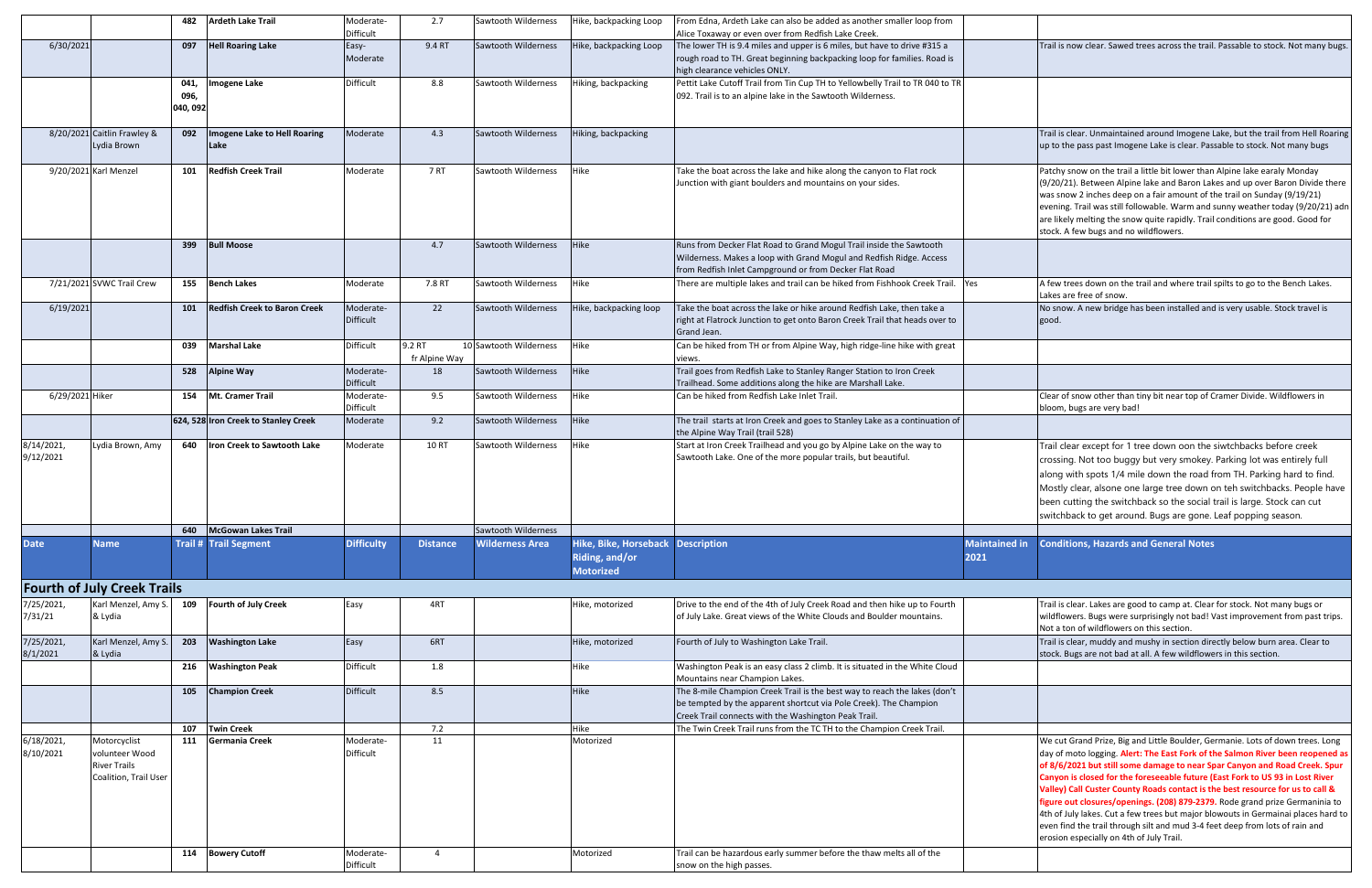|                            | 6/27/2021 Mountain Biker                               | 104      | <b>Fisher-Williams</b>                                                                                        | Moderate                      | 17.5 RT         |                                                   | Hike, Biking, and<br>Motorized                                     | The Fisher-Williams Trail is a great mountain biking loop.                                                                                                                                                                                                                                                                                                                              |                              | Trail is clear of trees.                                                                                                                                                                                                                                                                                                                                                                                                                                                                                                                                                                                                                                                                                                                                                                |
|----------------------------|--------------------------------------------------------|----------|---------------------------------------------------------------------------------------------------------------|-------------------------------|-----------------|---------------------------------------------------|--------------------------------------------------------------------|-----------------------------------------------------------------------------------------------------------------------------------------------------------------------------------------------------------------------------------------------------------------------------------------------------------------------------------------------------------------------------------------|------------------------------|-----------------------------------------------------------------------------------------------------------------------------------------------------------------------------------------------------------------------------------------------------------------------------------------------------------------------------------------------------------------------------------------------------------------------------------------------------------------------------------------------------------------------------------------------------------------------------------------------------------------------------------------------------------------------------------------------------------------------------------------------------------------------------------------|
|                            | 8/4/2021 SV Trail Crew                                 | 682      | Little Boulder Creek Trail towards<br>the Chamberlain Basin                                                   |                               | 6.7             |                                                   |                                                                    | The trail starts from an intersection with Livingston Mill-Castle Divide and<br>heads downstream following Little Boulder Creek. There are big meadows<br>along the way. The finale of the route is a steep descent on dry sage<br>hillsides. As you head down the last hill into the East Fork of the Salmon<br>River you'll be treated to down river views of the Sawtooth Mountains. |                              | Trail Conditions: Good, clear all the way to the junction with wilderness. A few<br>stepovers after that going up towards castle divide. Okay for stock. Some<br>mosquitoes & flies. A few wildflowers left. Alert: The East Fork of the Salmon<br>River been reopened as of 8/6/2021 but still some damage to near Spar<br>Canyon and Road Creek. Spur Canyon is closed for the foreseeable future (East<br>Fork to US 93 in Lost River Valley) Call Custer County Roads contact is the best<br>resource for us to call & figure out closures/openings. (208) 879-2379.                                                                                                                                                                                                                |
| <b>Date</b>                | <b>Name</b>                                            |          | <b>Trail # Trail Segment</b>                                                                                  | <b>Difficulty</b>             | <b>Distance</b> | <b>Wilderness Area</b>                            | Hike, Bike, Horseback Description<br>Riding, and/or                |                                                                                                                                                                                                                                                                                                                                                                                         | <b>Maintained in</b><br>2021 | <b>Conditions, Hazards and General Notes</b>                                                                                                                                                                                                                                                                                                                                                                                                                                                                                                                                                                                                                                                                                                                                            |
|                            |                                                        |          |                                                                                                               |                               |                 |                                                   | <b>Motorized</b>                                                   |                                                                                                                                                                                                                                                                                                                                                                                         |                              |                                                                                                                                                                                                                                                                                                                                                                                                                                                                                                                                                                                                                                                                                                                                                                                         |
|                            | <b>White Cloud Wilderness</b><br>7/25/2021 Karl Menzel | 109,     | Chamberlain Basin Lakes                                                                                       | <b>Difficult</b>              | 9.4             | Cecil D Andrus- White                             | <b>Hike</b>                                                        | From 4th of July TH. Chamberlain Basin is a drainage basin that contains a                                                                                                                                                                                                                                                                                                              |                              | Trail is clear. The trail passes through burned sections of trails 203 & 047. Be                                                                                                                                                                                                                                                                                                                                                                                                                                                                                                                                                                                                                                                                                                        |
|                            |                                                        | 203, 047 |                                                                                                               |                               |                 | <b>Clouds Wilderness</b>                          |                                                                    | chain of ten alpine and glacial Paternoster lakes, which do not have<br>individual names. Castle Peak, the highest summit in the White Cloud<br>Mountains, rises to the east and north of Chamberlain Basin. Most people<br>begin their trips at the Fourth of July Creek trailhead.                                                                                                    |                              | careful in high winds. Clear for stock with some flies & a few wildflowers.                                                                                                                                                                                                                                                                                                                                                                                                                                                                                                                                                                                                                                                                                                             |
| 6/12/2021 Hiker            |                                                        |          | 618 Phyllis Lake                                                                                              | Easy                          | 1.5             | Cecil D Andrus- White<br><b>Clouds Wilderness</b> | <b>Hike</b>                                                        | Wheelchair Accessible after rough road to trailhead                                                                                                                                                                                                                                                                                                                                     |                              | High clearance/4WD needed to access trailhead. Several trees down across<br>road. Lake and trail are snow free.                                                                                                                                                                                                                                                                                                                                                                                                                                                                                                                                                                                                                                                                         |
| 8/3/2021 Caitlin           |                                                        | 219      | <b>Born Lakes</b>                                                                                             | Moderate                      | 2.7             | Cecil D Andrus- White<br><b>Clouds Wilderness</b> | Hike                                                               | Fourth of July to Born Lakes over Antz Basin Trail.                                                                                                                                                                                                                                                                                                                                     |                              | Trail is clear to the lake. Clear for stock but not recommended as the trail is quite<br>steep and rocky. Mosquitoes at Lake!! Wildflowers up high.                                                                                                                                                                                                                                                                                                                                                                                                                                                                                                                                                                                                                                     |
|                            |                                                        | 671      | <b>Warm Springs Creek</b>                                                                                     | Moderate-<br><b>Difficult</b> | 13.5            | Cecil D Andrus- White<br><b>Clouds Wilderness</b> | <b>Hike</b>                                                        | Born Lakes to Robinson Bar (downriver from Casino Creek). Goes through<br>warm springs meadow.                                                                                                                                                                                                                                                                                          |                              |                                                                                                                                                                                                                                                                                                                                                                                                                                                                                                                                                                                                                                                                                                                                                                                         |
| 7/25/2021.8/2-<br>8/3/2021 | Karl Menzel, Lydia<br>& Amy                            |          | 047, 683 Livingston Mill-Castle Divide Trail<br>From Chamberlain Lakes to<br><b>Boulder Chain Lakes Trail</b> | Moderate-<br>Difficult        | 6.2             | Cecil D Andrus- White<br><b>Clouds Wilderness</b> | like, motorized                                                    | Trail from 683 Boulder Chain Lakes Trail to Chamberlain Creek Trail.                                                                                                                                                                                                                                                                                                                    |                              | Trail has a couple of step-overs but otherwise is clear. Clear for stock, few bugs<br>and some wildflowers. Alert: The East Fork of the Salmon River been reopened<br>as of 8/6/2021 but still some damage to near Spar Canyon and Road Creek.<br>Spur Canyon is closed for the foreseeable future (East Fork to US 93 in Lost<br>River Valley) Call Custer County Roads contact is the best resource for us to call<br>& figure out closures/openings. (208) 879-2379. Trail is clear It is clear to stock<br>and there is evidence of heave stock use. There were shockingly few bugs. The<br>higher the elevation, the greener, more variety of wildflowers. Sadlly there was<br>evidence of illegal motorbike activity, please stay on the appropriate trails for<br>motorized use. |
| 6/29/2021,<br>8/2/2021     | Hiker, Amy & Lydai                                     | 110      | <b>Chamberlain Creek Trail</b>                                                                                | Moderate-<br><b>Difficult</b> | 6               | Cecil D Andrus- White<br><b>Clouds Wilderness</b> | Hike                                                               | Camping along this trail and at Frog Lakes is dry and ready to go.                                                                                                                                                                                                                                                                                                                      |                              | Very steep and small loose rocks most of the way, clear of trees. Trail disappears<br>in two spots, other than that, looks heavily traveled. Trail is clear and clear to<br>stock! Stock tie at upper Chamberlain looks good. Bugs are not bad at all. The<br>wildflowers are really gorgeous in the Chamberlain Basin and saw a herd of<br>goats!                                                                                                                                                                                                                                                                                                                                                                                                                                      |
| 7/2021                     | 7/10/2021, 8/6- Caitlin, Lydia & Amy                   | 683      | Boulder Chain Lakes Trail to<br><b>Windy Devil Pass</b>                                                       | Moderate-<br>Difficult        | 4.2             | Cecil D Andrus- White<br><b>Clouds Wilderness</b> | <b>Hike</b>                                                        | The Little Boulder Creek trailhead has 2 parking spaces. More are at the<br>transfer station .4 miles before it on East Fork Salmon River Road.                                                                                                                                                                                                                                         |                              | Trail is clear. Trail above Scoop Lake is steep but easy to follow. Trail heading<br>across Windy Devil Pass is rocky and hard to follow. No stock above Lodgepole<br>Lake. Scree field between Sliderock Lake and Lodgepole Lake is quite hard for<br>stock to navigate. Recommend stock ties at Hatchet Lake or Frog Lake. Lots of<br>wildflowers. Good fishing at all lakes. Bugs not too bad. Trail is clear, big sections<br>of the trail have braiding-spent a lot of time covering them. Clear to stock. Some<br>mosquitos up high but not bad. The higher you get the better the wildflowers                                                                                                                                                                                    |
| 7/4/2021, 8/6-<br>7/2021   | Karl Menzel, Lydia<br>& Amy                            |          | 680, 601 Big Boulder Creek to Walker Lake Moderate-<br>& Island Lake                                          | <b>Difficult</b>              | 5.7             | Cecil D Andrus- White<br><b>Clouds Wilderness</b> | <b>Hike</b>                                                        |                                                                                                                                                                                                                                                                                                                                                                                         |                              | Trails are clear. Rocky & Steep up to Island Lake. First part is open and sunny and<br>the second part is more shaded. Lots of bugs and wildfires. Campiing is dry and<br>ready to go. Alert: The East Fork of the Salmon River been reopened as of<br>8/6/2021 but still some damage to near Spar Canyon and Road Creek. Spur<br>Canyon is closed for the foreseeable future (East Fork to US 93 in Lost River<br>Valley) Call Custer County Roads contact is the best resource for us to call &<br>figure out closures/openings. (208) 879-2379. Trail is clear, clear to stock, some<br>mosquitos but not bad. Wildflowers are really lovely off trial in meadows near<br>lakes.                                                                                                     |
|                            |                                                        | 601      | <b>Walker Lake</b>                                                                                            | Moderate-<br>Difficult        | 1.2             | Cecil D Andrus- White<br><b>Clouds Wilderness</b> | Hike                                                               | Accessed from Big Boulder Trail                                                                                                                                                                                                                                                                                                                                                         |                              | Alert: The East Fork of the Salmon River been reopened as of 8/6/2021 but still<br>some damage to near Spar Canyon and Road Creek. Spur Canyon is closed for<br>the foreseeable future (East Fork to US 93 in Lost River Valley) Call Custer<br>County Roads contact is the best resource for us to call & figure out<br>closures/openings. (208) 879-2379.                                                                                                                                                                                                                                                                                                                                                                                                                             |
| <b>Date</b>                | Name                                                   |          | <b>Trail # Trail Segment</b>                                                                                  | <b>Difficulty</b>             | <b>Distance</b> | <b>Nilderness Area</b>                            | <b>Hike, Bike, Horseback</b><br>Riding, and/or<br><b>Motorized</b> | <b>Description</b>                                                                                                                                                                                                                                                                                                                                                                      | <b>Maintained in</b><br>2021 | <b>Conditions, Hazards and General Notes</b>                                                                                                                                                                                                                                                                                                                                                                                                                                                                                                                                                                                                                                                                                                                                            |
| Stapley Area Trails        |                                                        |          |                                                                                                               |                               |                 |                                                   |                                                                    |                                                                                                                                                                                                                                                                                                                                                                                         |                              |                                                                                                                                                                                                                                                                                                                                                                                                                                                                                                                                                                                                                                                                                                                                                                                         |

|       | Trail is clear of trees.                                                                                                                                                                                                                                                                                                                                                                                                                                                                                                                                                                                                                                                                                                                                                                                                                                                                                                                                                                                     |
|-------|--------------------------------------------------------------------------------------------------------------------------------------------------------------------------------------------------------------------------------------------------------------------------------------------------------------------------------------------------------------------------------------------------------------------------------------------------------------------------------------------------------------------------------------------------------------------------------------------------------------------------------------------------------------------------------------------------------------------------------------------------------------------------------------------------------------------------------------------------------------------------------------------------------------------------------------------------------------------------------------------------------------|
|       | Trail Conditions: Good, clear all the way to the junction with wilderness. A few<br>stepovers after that going up towards castle divide. Okay for stock. Some<br>mosquitoes & flies. A few wildflowers left. Alert: The East Fork of the Salmon<br>River been reopened as of 8/6/2021 but still some damage to near Spar<br>Canyon and Road Creek. Spur Canyon is closed for the foreseeable future (East<br>Fork to US 93 in Lost River Valley) Call Custer County Roads contact is the best<br>resource for us to call & figure out closures/openings. (208) 879-2379.                                                                                                                                                                                                                                                                                                                                                                                                                                     |
| ed in | <b>Conditions, Hazards and General Notes</b>                                                                                                                                                                                                                                                                                                                                                                                                                                                                                                                                                                                                                                                                                                                                                                                                                                                                                                                                                                 |
|       |                                                                                                                                                                                                                                                                                                                                                                                                                                                                                                                                                                                                                                                                                                                                                                                                                                                                                                                                                                                                              |
|       | Trail is clear. The trail passes through burned sections of trails 203 & 047. Be<br>careful in high winds. Clear for stock with some flies & a few wildflowers.                                                                                                                                                                                                                                                                                                                                                                                                                                                                                                                                                                                                                                                                                                                                                                                                                                              |
|       | High clearance/4WD needed to access trailhead. Several trees down across<br>road. Lake and trail are snow free.                                                                                                                                                                                                                                                                                                                                                                                                                                                                                                                                                                                                                                                                                                                                                                                                                                                                                              |
|       | Trail is clear to the lake. Clear for stock but not recommended as the trail is quite<br>steep and rocky. Mosquitoes at Lake!! Wildflowers up high.                                                                                                                                                                                                                                                                                                                                                                                                                                                                                                                                                                                                                                                                                                                                                                                                                                                          |
|       |                                                                                                                                                                                                                                                                                                                                                                                                                                                                                                                                                                                                                                                                                                                                                                                                                                                                                                                                                                                                              |
|       | Trail has a couple of step-overs but otherwise is clear. Clear for stock, few bugs<br>and some wildflowers. Alert: The East Fork of the Salmon River been reopened<br>as of 8/6/2021 but still some damage to near Spar Canyon and Road Creek.<br>Spur Canyon is closed for the foreseeable future (East Fork to US 93 in Lost<br>River Valley) Call Custer County Roads contact is the best resource for us to call<br>& figure out closures/openings. (208) 879-2379. Trail is clear It is clear to stock<br>and there is evidence of heave stock use. There were shockingly few bugs. The<br>higher the elevation, the greener, more variety of wildflowers. Sadlly there was<br>evidence of illegal motorbike activity, please stay on the appropriate trails for<br>motorized use.                                                                                                                                                                                                                      |
|       | Very steep and small loose rocks most of the way, clear of trees. Trail disappears<br>in two spots, other than that, looks heavily traveled. Trail is clear and clear to<br>stock! Stock tie at upper Chamberlain looks good. Bugs are not bad at all. The<br>wildflowers are really gorgeous in the Chamberlain Basin and saw a herd of<br>goats!                                                                                                                                                                                                                                                                                                                                                                                                                                                                                                                                                                                                                                                           |
|       | Trail is clear. Trail above Scoop Lake is steep but easy to follow. Trail heading<br>across Windy Devil Pass is rocky and hard to follow. No stock above Lodgepole<br>Lake. Scree field between Sliderock Lake and Lodgepole Lake is quite hard for<br>stock to navigate. Recommend stock ties at Hatchet Lake or Frog Lake. Lots of<br>wildflowers. Good fishing at all lakes. Bugs not too bad. Trail is clear, big sections<br>of the trail have braiding-spent a lot of time covering them. Clear to stock. Some<br>mosquitos up high but not bad. The higher you get the better the wildflowers<br>get.                                                                                                                                                                                                                                                                                                                                                                                                 |
|       | Trails are clear. Rocky & Steep up to Island Lake. First part is open and sunny and<br>the second part is more shaded. Lots of bugs and wildfires. Campiing is dry and<br>ready to go. Alert: The East Fork of the Salmon River been reopened as of<br>8/6/2021 but still some damage to near Spar Canyon and Road Creek. Spur<br>Canyon is closed for the foreseeable future (East Fork to US 93 in Lost River<br>Valley) Call Custer County Roads contact is the best resource for us to call &<br>figure out closures/openings. (208) 879-2379. Trail is clear, clear to stock, some<br>mosquitos but not bad. Wildflowers are really lovely off trial in meadows near<br>lakes.<br>Alert: The East Fork of the Salmon River been reopened as of 8/6/2021 but still<br>some damage to near Spar Canyon and Road Creek. Spur Canyon is closed for<br>the foreseeable future (East Fork to US 93 in Lost River Valley) Call Custer<br>County Roads contact is the best resource for us to call & figure out |
| ed in | closures/openings. (208) 879-2379.<br><b>Conditions, Hazards and General Notes</b>                                                                                                                                                                                                                                                                                                                                                                                                                                                                                                                                                                                                                                                                                                                                                                                                                                                                                                                           |
|       |                                                                                                                                                                                                                                                                                                                                                                                                                                                                                                                                                                                                                                                                                                                                                                                                                                                                                                                                                                                                              |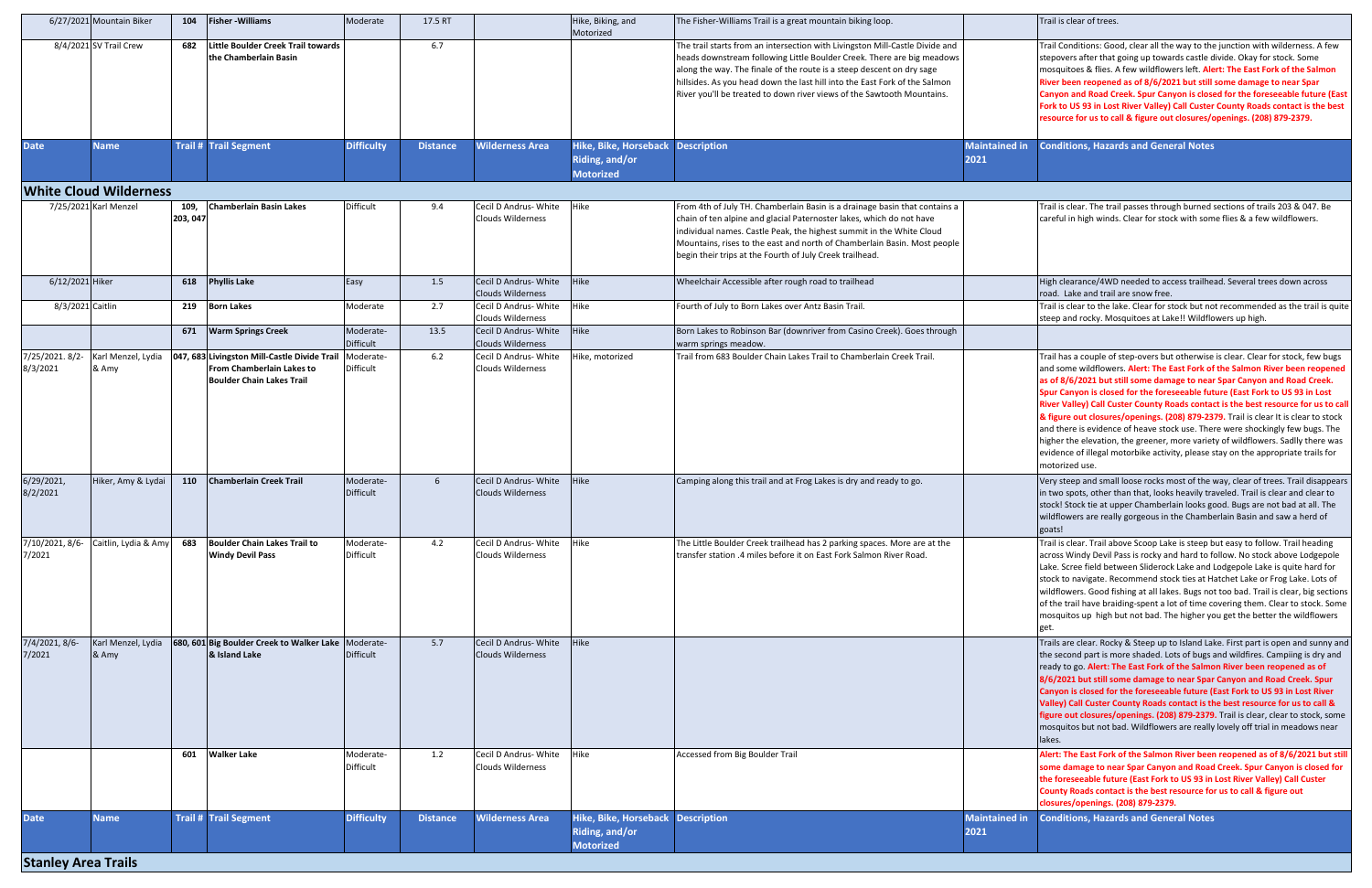| Yes                          | Trail is all clear. A very popular mountain biking trail. Lots of bugs.                                                                                                                                                                                                                                                                                                                                                                                                                                                                                                                                                               |
|------------------------------|---------------------------------------------------------------------------------------------------------------------------------------------------------------------------------------------------------------------------------------------------------------------------------------------------------------------------------------------------------------------------------------------------------------------------------------------------------------------------------------------------------------------------------------------------------------------------------------------------------------------------------------|
|                              |                                                                                                                                                                                                                                                                                                                                                                                                                                                                                                                                                                                                                                       |
|                              |                                                                                                                                                                                                                                                                                                                                                                                                                                                                                                                                                                                                                                       |
| <b>Maintained in</b><br>2021 | <b>Conditions, Hazards and General Notes</b>                                                                                                                                                                                                                                                                                                                                                                                                                                                                                                                                                                                          |
|                              |                                                                                                                                                                                                                                                                                                                                                                                                                                                                                                                                                                                                                                       |
|                              |                                                                                                                                                                                                                                                                                                                                                                                                                                                                                                                                                                                                                                       |
|                              |                                                                                                                                                                                                                                                                                                                                                                                                                                                                                                                                                                                                                                       |
|                              | White Clouds Outfitters cut out the Frog lake loop (Big Boulder to Livingston Mill<br>to Little Boulder Jct, and Little Boulder to the TH)                                                                                                                                                                                                                                                                                                                                                                                                                                                                                            |
| Yes                          | Wood River Trails Coalition cut out Grand Prize, Big and Little Boulder,<br>Germanie. Lots of down trees. Long day of moto logging. White Clouds Outfitters<br>cut out the Frog lake loop (Big Boulder to Livingston to Little Boulder JCt, and<br>Little Boulder to the TH).                                                                                                                                                                                                                                                                                                                                                         |
|                              |                                                                                                                                                                                                                                                                                                                                                                                                                                                                                                                                                                                                                                       |
|                              |                                                                                                                                                                                                                                                                                                                                                                                                                                                                                                                                                                                                                                       |
| Yes                          | Wood River Trais Coalition cut Grand Prize, Big and Little Boulder, Germanie.<br>Lots of down trees. Long day of moto logging. White Clouds Outfitters cut out<br>the Frog Lake Loop (Big Boulder to Livingston mill Jct, Livingston Mill to Little<br>Bouder to the TH). Alert: The East Fork of the Salmon River been reopened as<br>of 8/6/2021 but still some damage to near Spar Canyon and Road Creek. Spur<br>Canyon is closed for the foreseeable future (East Fork to US 93 in Lost River<br>Valley) Call Custer County Roads contact is the best resource for us to call &<br>figure out closures/openings. (208) 879-2379. |
|                              | Alert: The East Fork of the Salmon River been reopened as of 8/6/2021 but still<br>some damage to near Spar Canyon and Road Creek. Spur Canyon is closed for<br>the foreseeable future (East Fork to US 93 in Lost River Valley) Call Custer<br>County Roads contact is the best resource for us to call & figure out<br>closures/openings. (208) 879-2379.                                                                                                                                                                                                                                                                           |
|                              |                                                                                                                                                                                                                                                                                                                                                                                                                                                                                                                                                                                                                                       |
| <b>Maintained in</b><br>2021 | <b>Conditions, Hazards and General Notes</b>                                                                                                                                                                                                                                                                                                                                                                                                                                                                                                                                                                                          |
|                              |                                                                                                                                                                                                                                                                                                                                                                                                                                                                                                                                                                                                                                       |
|                              | Trail is all clear with thich brush in some areas, but trail is visible everywhere.<br>Passable for stock. Horseflies are awful, mosquitoes not too bad with lots of<br>color & variety of wildflowers.                                                                                                                                                                                                                                                                                                                                                                                                                               |
|                              | Trail conditions are good. Clear from Grandjean to about a mile from Smith Falls.<br>Creek crossings are 1-1.5 feet at deepest. Fording is required. Stock is good to<br>go. No bugs and a few wildflowers.                                                                                                                                                                                                                                                                                                                                                                                                                           |
|                              |                                                                                                                                                                                                                                                                                                                                                                                                                                                                                                                                                                                                                                       |
|                              |                                                                                                                                                                                                                                                                                                                                                                                                                                                                                                                                                                                                                                       |

|                             |                                                                              | 640 | <b>Stanley Lake</b>                                | Moderate                      | 12                             |                        | Hike                                                               | Stanley Lake to Iron Creek                                                                                                                                                   |                              |                                                                                                                                                                                                                                                                                                                                                                                                                                                                                                                                                                                                                                       |
|-----------------------------|------------------------------------------------------------------------------|-----|----------------------------------------------------|-------------------------------|--------------------------------|------------------------|--------------------------------------------------------------------|------------------------------------------------------------------------------------------------------------------------------------------------------------------------------|------------------------------|---------------------------------------------------------------------------------------------------------------------------------------------------------------------------------------------------------------------------------------------------------------------------------------------------------------------------------------------------------------------------------------------------------------------------------------------------------------------------------------------------------------------------------------------------------------------------------------------------------------------------------------|
|                             |                                                                              | 640 | <b>Stanley Lake Creek</b>                          | Moderate                      | 4.5 to Lady Face               |                        |                                                                    | Starts at Stanley Lake and heads towards Lady Face Falls (4.5 miles), Bridal<br>veil Falls (8.2 RT) and Observation Peak Lookout trail #024 with an<br>additional 1.4 miles. |                              |                                                                                                                                                                                                                                                                                                                                                                                                                                                                                                                                                                                                                                       |
|                             | 7/21/2021 SVWC Trail Crew                                                    | 628 | <b>Elk Meadow-Elk Mtn</b>                          | Moderate-<br><b>Difficult</b> | 11.5                           |                        | <b>Bike and Motorized</b>                                          | This trail starts at Elk Creek Road #614 then access Elk Meadow TH and<br>can connect with Elk Mtn to create a loop for biking or motorized use.                             | Yes                          | Trail is all clear. A very popular mountain biking trail. Lots of bugs.                                                                                                                                                                                                                                                                                                                                                                                                                                                                                                                                                               |
|                             |                                                                              | 640 | <b>Bridal Veil Falls</b>                           | Easy-<br>Moderate             | 8.2 RT                         |                        | Hike, motorized                                                    | Motorized until the wilderness boundary.                                                                                                                                     |                              |                                                                                                                                                                                                                                                                                                                                                                                                                                                                                                                                                                                                                                       |
|                             |                                                                              | 627 | <b>Trap Creek</b>                                  | Moderate                      | 3.5                            |                        | Motorized                                                          | Drive north on Hwy 21 out of Stanley and take a left onto Road #298 to<br>access the TH.                                                                                     |                              |                                                                                                                                                                                                                                                                                                                                                                                                                                                                                                                                                                                                                                       |
|                             |                                                                              |     | 626 Swamp Creek                                    | Moderate                      | 6                              |                        | Motorized                                                          | Drive north on Hwy 21 out of Stanley and take a left onto Road #193 to<br>access the TH.                                                                                     |                              |                                                                                                                                                                                                                                                                                                                                                                                                                                                                                                                                                                                                                                       |
| <b>Date</b>                 | <b>Name</b>                                                                  |     | <b>Trail # Trail Segment</b>                       | <b>Difficulty</b>             | <b>Distance</b>                | <b>Wilderness Area</b> | <b>Hike, Bike, Horseback</b><br>Riding, and/or<br><b>Motorized</b> | <b>Description</b>                                                                                                                                                           | <b>Maintained in</b><br>2021 | <b>Conditions, Hazards and General Notes</b>                                                                                                                                                                                                                                                                                                                                                                                                                                                                                                                                                                                          |
|                             | <b>Salmon River Corridor</b>                                                 |     |                                                    |                               |                                |                        |                                                                    |                                                                                                                                                                              |                              |                                                                                                                                                                                                                                                                                                                                                                                                                                                                                                                                                                                                                                       |
|                             |                                                                              | 103 | <b>Casino Creek</b>                                | Difficult                     | 5.6 Ridge/10.6<br>Casino Lakes |                        | Bike, Motorcycle                                                   | Take Boundary Creek up to the ridge or to Casino Lakes. Steep hike with<br>great views of Redfish Lake and Sawtooth Mountains.                                               |                              |                                                                                                                                                                                                                                                                                                                                                                                                                                                                                                                                                                                                                                       |
|                             |                                                                              | 232 | <b>Little Casino Creek</b>                         | <b>Difficult</b>              | 5.5                            |                        | Bike, Motorized                                                    | Start at Casino Creek TH near Casino Creek CG.                                                                                                                               |                              |                                                                                                                                                                                                                                                                                                                                                                                                                                                                                                                                                                                                                                       |
|                             |                                                                              | 646 | <b>Big Casino Creek</b>                            | Moderate-<br>Difficult        | 14                             |                        | Bike, Motorized                                                    | Start at Casino Creek TH near Casino Creek CG. Goes to JCT with Warm<br>Springs Creek trail 671                                                                              |                              |                                                                                                                                                                                                                                                                                                                                                                                                                                                                                                                                                                                                                                       |
|                             | 6/24/2021 White Cloud<br>Outfitters                                          | 47  | <b>Livingston Mill -Castle Divide</b>              | Moderate-<br>Difficult        | 16.5                           |                        | Hike                                                               | This trail goes into the Wilderness to access Castle Divide.                                                                                                                 |                              | White Clouds Outfitters cut out the Frog lake loop (Big Boulder to Livingston Mill<br>to Little Boulder Jct, and Little Boulder to the TH)                                                                                                                                                                                                                                                                                                                                                                                                                                                                                            |
|                             | 6/18/2021 Motorcyclist<br>volunteer Wood<br><b>River Trails</b><br>Coalition | 680 | <b>Big Boulder</b>                                 | Moderate-<br>Difficult        | 3.8                            |                        | Hike, Motorized                                                    | Trail can be hazardous early summer before the thaw has melted off the $\left  \text{Yes} \right $<br>snow on the high passes.                                               |                              | Wood River Trails Coalition cut out Grand Prize, Big and Little Boulder,<br>Germanie. Lots of down trees. Long day of moto logging. White Clouds Outfitters<br>cut out the Frog lake loop (Big Boulder to Livingston to Little Boulder JCt, and<br>Little Boulder to the TH).                                                                                                                                                                                                                                                                                                                                                         |
|                             |                                                                              | 675 | <b>French Creek</b>                                |                               | 5.7                            |                        | Motorized                                                          |                                                                                                                                                                              |                              |                                                                                                                                                                                                                                                                                                                                                                                                                                                                                                                                                                                                                                       |
|                             |                                                                              | 675 | <b>Big Lake Creek</b>                              |                               | 9.4                            |                        | Motorized                                                          |                                                                                                                                                                              |                              |                                                                                                                                                                                                                                                                                                                                                                                                                                                                                                                                                                                                                                       |
|                             |                                                                              | 113 | South Fork East Fork Salmon<br><b>River</b>        |                               | 7.4                            |                        | <b>Hike</b>                                                        |                                                                                                                                                                              |                              |                                                                                                                                                                                                                                                                                                                                                                                                                                                                                                                                                                                                                                       |
| 6/18/2021 Motorcyclist      | volunteer Wood<br><b>River Trails</b><br>Coalition                           | 682 | <b>Little Boulder Creek</b>                        | Moderate-<br>Difficult        | 7.5                            |                        | Hike, Motorized                                                    | Drive down the East Fork of the Salmon River to Livingston Mill, can do<br>both Big Boulder Creek to Little Boulder Creek and go to Frog Lake.                               | Yes                          | Wood River Trais Coalition cut Grand Prize, Big and Little Boulder, Germanie.<br>Lots of down trees. Long day of moto logging. White Clouds Outfitters cut out<br>the Frog Lake Loop (Big Boulder to Livingston mill Jct, Livingston Mill to Little<br>Bouder to the TH). Alert: The East Fork of the Salmon River been reopened as<br>of 8/6/2021 but still some damage to near Spar Canyon and Road Creek. Spur<br>Canyon is closed for the foreseeable future (East Fork to US 93 in Lost River<br>Valley) Call Custer County Roads contact is the best resource for us to call &<br>figure out closures/openings. (208) 879-2379. |
|                             |                                                                              | 680 | 114 Bowery Trail<br><b>Island Lake</b>             |                               | 4.28                           |                        | <b>Hike</b>                                                        |                                                                                                                                                                              |                              | Alert: The East Fork of the Salmon River been reopened as of 8/6/2021 but still<br>some damage to near Spar Canyon and Road Creek. Spur Canyon is closed for<br>the foreseeable future (East Fork to US 93 in Lost River Valley) Call Custer<br>County Roads contact is the best resource for us to call & figure out<br>closures/openings. (208) 879-2379.                                                                                                                                                                                                                                                                           |
|                             |                                                                              | 613 | Little Redfish lake                                | Moderate-<br><b>Difficult</b> | 0.5                            |                        | Hike                                                               | Can be added onto the Big Boulder Creek Motorized trail.                                                                                                                     |                              |                                                                                                                                                                                                                                                                                                                                                                                                                                                                                                                                                                                                                                       |
|                             |                                                                              | 647 | <b>Rough Creek</b>                                 |                               |                                |                        |                                                                    |                                                                                                                                                                              |                              |                                                                                                                                                                                                                                                                                                                                                                                                                                                                                                                                                                                                                                       |
| <b>Date</b>                 | <b>Name</b>                                                                  |     | <b>Trail # Trail Segment</b>                       | <b>Difficulty</b>             | <b>Distance</b>                | <b>Wilderness Area</b> | <b>Hike, Bike, Horseback</b><br>Riding, and/or<br><b>Motorized</b> | <b>Description</b>                                                                                                                                                           | <b>Maintained in</b><br>2021 | <b>Conditions, Hazards and General Notes</b>                                                                                                                                                                                                                                                                                                                                                                                                                                                                                                                                                                                          |
| <b>Grand Jean Area</b>      |                                                                              |     |                                                    |                               |                                |                        |                                                                    |                                                                                                                                                                              |                              |                                                                                                                                                                                                                                                                                                                                                                                                                                                                                                                                                                                                                                       |
|                             |                                                                              |     | 478 North Fork Baron Creek                         | Moderate-<br>Difficult        | -5                             | Sawtooth Wilderness    | Hike                                                               | From Grand jean, trail connects to Sawtooth Lake                                                                                                                             |                              |                                                                                                                                                                                                                                                                                                                                                                                                                                                                                                                                                                                                                                       |
| 7/17/21-7/21/21 Amy & Lydia |                                                                              | 101 | <b>Redfish Creek-Baron Creek</b>                   | Moderate-<br><b>Difficult</b> | 10.1                           | Sawtooth Wilderness    | <b>Hike</b>                                                        | From Grand jean, trail connects to Baron Lake and eventually Redfish<br>Inlet.                                                                                               |                              | Trail is all clear with thich brush in some areas, but trail is visible everywhere.<br>Passable for stock. Horseflies are awful, mosquitoes not too bad with lots of<br>color & variety of wildflowers.                                                                                                                                                                                                                                                                                                                                                                                                                               |
|                             | 8/28/2021 Karl Menzel & Amy<br>Sevcik                                        | 452 | South Fork of the Payette to<br><b>Smith Falls</b> | Moderate                      | 13.8                           | Sawtooth Wilderness    | <b>Hike</b>                                                        | Starts at Grand jean TH and can be connected with other trails for<br>backpacking loops.                                                                                     |                              | Trail conditions are good. Clear from Grandjean to about a mile from Smith Falls.<br>Creek crossings are 1-1.5 feet at deepest. Fording is required. Stock is good to<br>go. No bugs and a few wildflowers.                                                                                                                                                                                                                                                                                                                                                                                                                           |
|                             |                                                                              | 453 | <b>Trail Creek</b>                                 | Moderate-<br>Difficult        | 6                              | Sawtooth Wilderness    | Hike                                                               | Accessed at Grand Jean. The trail is used to access Trail Creek lakes or the<br>Observation Peak Lookout.                                                                    |                              |                                                                                                                                                                                                                                                                                                                                                                                                                                                                                                                                                                                                                                       |
|                             |                                                                              | 483 | <b>Trail Creek Lakes</b>                           | Moderate                      | 0.7                            | Sawtooth Wilderness    | Hike                                                               | Accessed from Trail Creek Trail.                                                                                                                                             |                              |                                                                                                                                                                                                                                                                                                                                                                                                                                                                                                                                                                                                                                       |